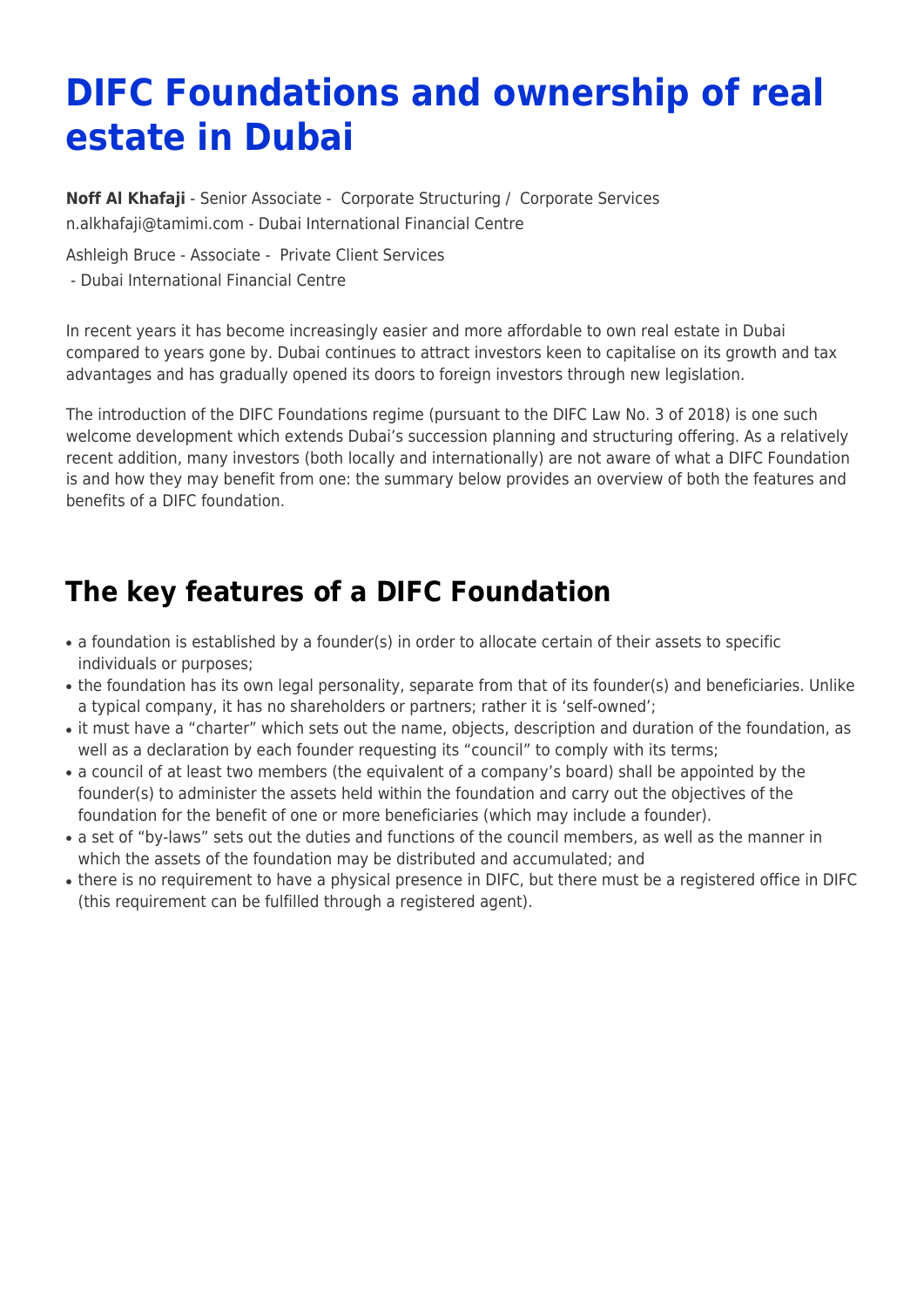

## **Why consider a DIFC Foundation?**

### *Flexibility*

A foundation provides the utmost flexibility as the management, governance and control of the foundation can be tailor-made to reflect the arrangements the founder(s)' desire through a combination of the provisions set out in the charter and by-laws. The objectives of the foundation may be amended from time to time to reflect changing circumstances or the wishes of the founder(s), for instance to change the beneficiaries or impose conditions on their receipt of the assets in due course.

### *Succession planning*

It provides a means for the founder(s) to separate their personal wealth from their commercial interests and re-structure ownership of those personal assets by moving them into the foundation, provided that local ownership restrictions are respected. Once the founder(s) transfers any assets into the foundation, those assets cease to form part of his or her estate. It allows UAE residents to now include local real estate assets in their legacy planning, rather than just overseas assets.

#### *Retaining control*

Although assets may be transferred to the foundation, the founder(s) can continue to retain control of